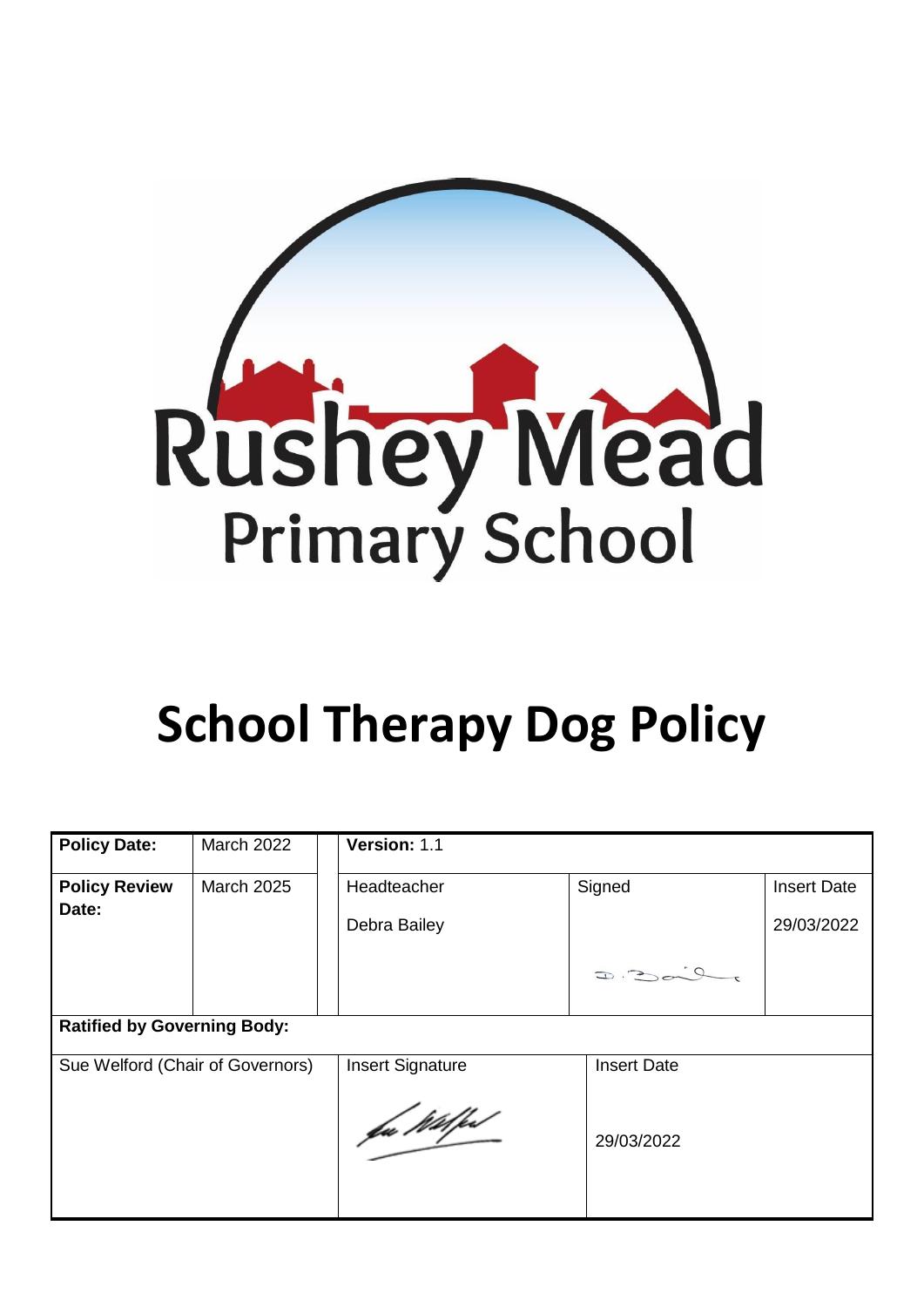## **1. Introduction**

Research has shown many benefits to therapy and reading dogs in school settings. Rushey Mead Primary School has introduced the use of a therapy dog into the emotional well-being provision at school. This policy is designed to set out to pupils, parents, staff and visitors the reasons for having a school dog and the rules and responsibilities to ensure the safety of pupils, staff, visitors and the school dog. Although there is a risk in bringing a dog into a school environment, this can be mitigated against with a robust risk assessment to ensure the safety of all pupils, parents, staff and visitors. (Appendix A - Risk Assessment).

Children can benefit educationally and emotionally, increase their understanding of responsibility and develop empathy and nurturing skillsthrough contact with a dog. In addition to these benefits, children take great enjoyment from interactions with a dog.

The latest guidance from the government regarding pets and animals in school are below.

*Chapter 8: pets and animal contact - GOV.UK - Updated March 2021 [https://www.gov.uk/government/publications/health-protection-in-schools-and-other-childcare](https://www.gov.uk/government/publications/health-protection-in-schools-and-other-childcare-facilities/chapter-8-pets-and-animal-contact%203/5)[facilities/chapter-8-pets-and-animal-contact](https://www.gov.uk/government/publications/health-protection-in-schools-and-other-childcare-facilities/chapter-8-pets-and-animal-contact%203/5) 3/5*

*Pets and other animals in school can enhance the learning environment. However, contact with animals can pose a risk of infection including gastro-intestinal infection, fungal infections and parasites. Some people, such as pregnant women and those with a weakened immune system, are at greater risk of developing a severe infection. However, sensible measures can be taken to reduce the risk of infection to the children and to staff. Only mature and toilet trained pets should be considered and the Headteacher should ensure that a knowledgeable person is responsible for the animal. There should be a written agreement within the school detailing:*

- ➢ *the types of animals allowed in the school*
- ➢ *how to manage them and permitted behaviour whilst on the premises*
- ➢ *where they can go and where they cannot go when in the school*
- ➢ *any insurance liability of owners and handlers*

*Animals should always be supervised when in contact with the children and those handling animals advised to wash their handsimmediately afterwards. Animalsshould have recommended treatments and immunisations, be regularly groomed (including claws trimmed) and checked for signs of infection. Bedding should be laundered regularly. Feeding areas should be kept clean and their food stored away from human food. Food not consumed in 20 minutes should be taken away or covered to prevent attracting pests.*

# **2. The benefits of a school dog**

School dogs have been proven to help develop Pupils' reading skills, improve behaviour, attendance and academic confidence, as well as increasing student understanding of responsibility and in the development of empathy and nurturing skills. At Rushey Mead Primary School, we hope that a school dog will be a beneficial addition to our therapeutic offer in addition to the interventions we already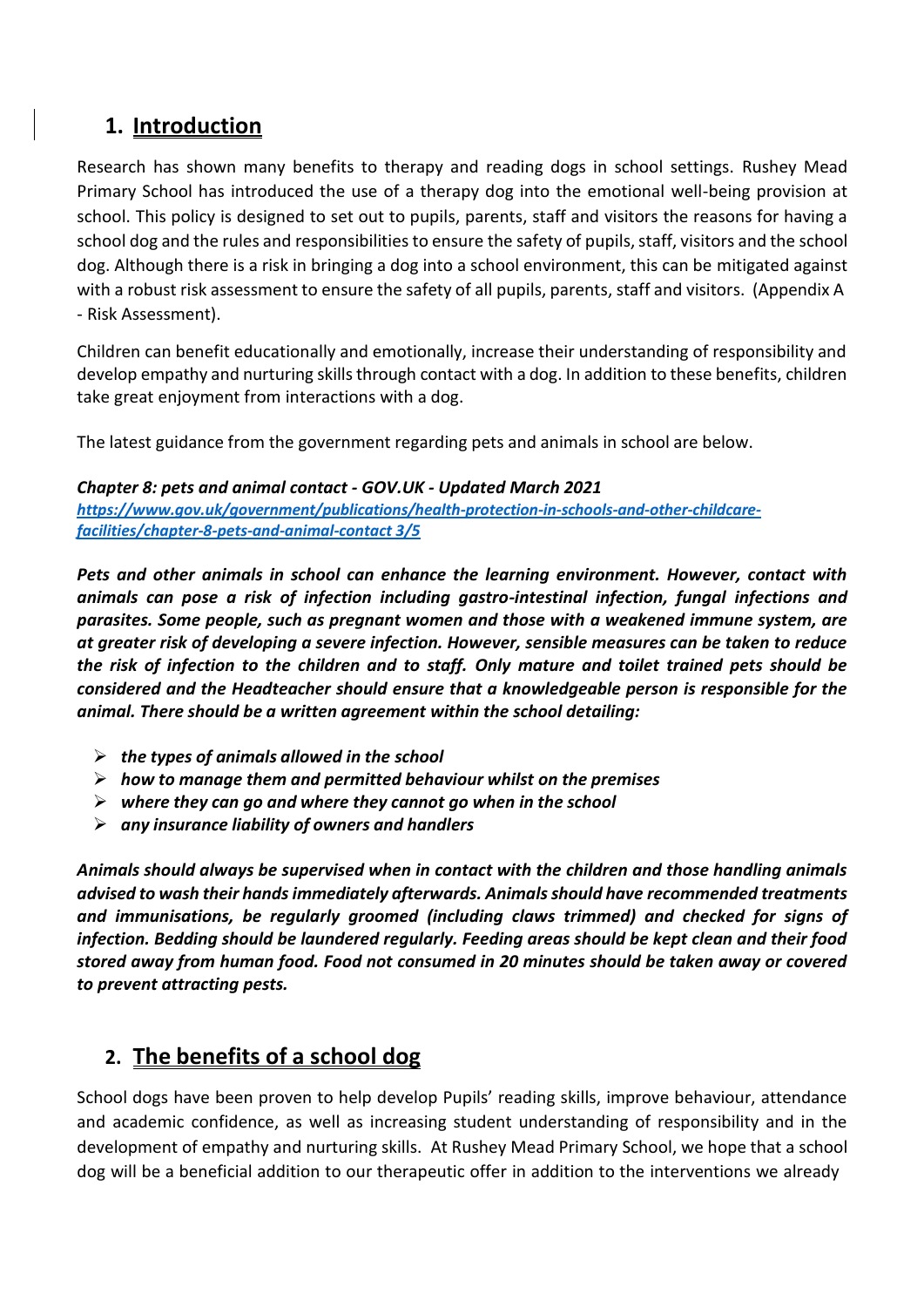offer and promoting engagement for those children who have found it difficult to access talking therapies in the past.

Animal assisted interventions (also known as AAI's) can:

- Teach empathy and appropriate interpersonal skills;
- Help individuals develop social skills;
- Be soothing;
- **■** Improve a child's ability to pick up on social cues which are imperative to human relationships;
- Therapy dogs have been shown to support emotional regulation through the positive impact on the autonomic nervous system
- Show that children working with therapy dogs have experienced improved motivation for learning, resulting in improved outcomes;

Therapy dogs are being used to support children with their social and emotional learning needs,which can also aid literacy development.

Research into the effects of therapy dogs in schools is showing a range of benefits including:

- Increase in school attendance;
- Improved confidence;
- **•** Decreased pupil anxiety resulting in improvements in learning, such as increases in reading and writing levels;
- **■** Improved motivation to learn;
- Enhanced relationships with peers and teachers due to experiencing trust and unconditional positive interactions with a therapy dog;
- Helping children learn how to express their feelings and enter into more trusting relationships.
- Increase social skills and self-esteem
- Teach responsibility and respect to all life

## **Confidence benefits**

"If children are partnered with a dog to read to, for example, the dog provides comfort, encourages positive social behaviour, enhances self-esteem, motivates speech and inspires children to have fun and enjoy the non-judgemental experience"

Bark & Read – The Kennel Club [\(https://www.thekennelclub.org.uk/barkandread\)](https://www.thekennelclub.org.uk/barkandread)

## **SEND benefits**

"Therapy Dogs Nationwide dogs have also shown to help with special needs and autistic children and adults by giving focus and providing a calming environment."

Therapy Dogs Nationwide [\(http://www.tdn.org.uk/schools/\)](http://www.tdn.org.uk/schools/)

## **Mental Health and Wellbeing benefits**

Some mental health challenges and psychiatric disorders are known to respond well to therapy dogs. Patients diagnosed with a range of issues, such as depression, bi-polar disorder, Autism, ADHD, posttraumatic stress disorder (PTSD), and Alzheimer's disease, benefit from their interaction with therapy dogs and other companion animals.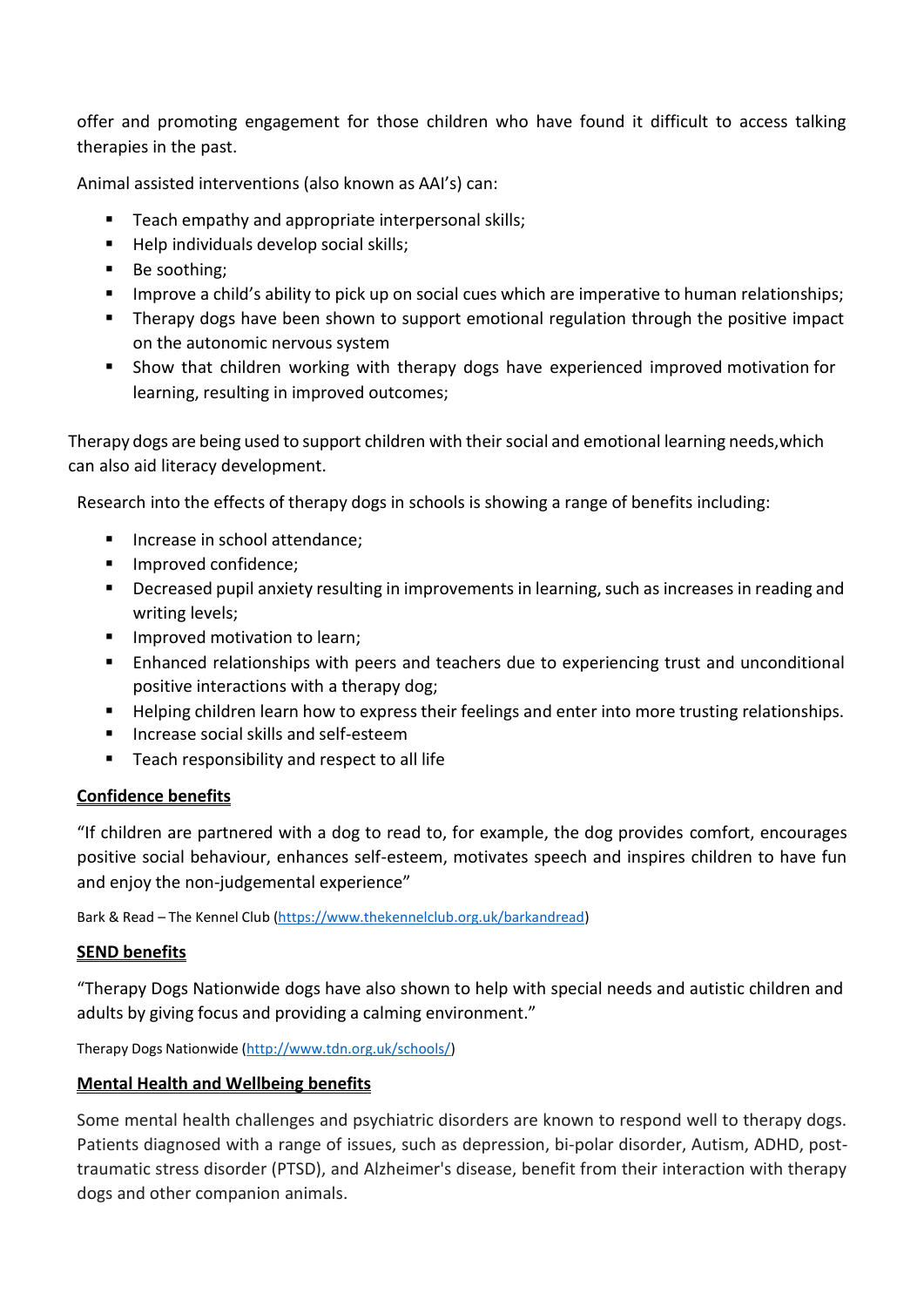Sometimes, emotional challenges are the result of physical health problems, and therapy dogs can help with those too. Research suggests that patients who are recovering from difficult surgery or a bad accident who participate in animal-assisted therapy may feel less pain. Studies have shown that such interactions can increase the mood-boosting hormone oxytocin and decrease the stress hormone cortisol.

Evidence shows that just by being near a dog when stressed can reduce anxiety. In a survey, 92% of Pupils said they felt more relaxed during teaching and learning time when there was a dog in the classroom. When children are more relaxed and less stressed, they're going to learn more.

## **Behaviour benefits**

Researchers report that Pupils can identify with animals, and with empathy for the dog, can better understand how classmates may feel. It was found that violent behaviour in participating Pupils declined by 55%, and general aggression went down 62%. In a controlled study, Pupils were found to have fewer disciplinary referrals in schools with a dog than schools without. Pupils' behaviour improved toward teachers, and Pupils also showed more confidence and responsibility.

The following information has been taken from a range of sources to provide further detail about the benefits of having a dog in school:

#### **Education**

Reading programmes with dogs are doing wonders for some pupils. Children who might be embarrassed to read aloud to the class or even adults are likely to be less scared to read to a dog. "It might be less stressful for a child to read aloud to a dog than to a teacher or a peer. After all, a dog won't judge or correct you. Dogs are used to encourage struggling readers to practise reading aloud. With the presence of a calm and well-trained dog, pupils find social support and peer interaction. Dogs are incredibly calm and happy to have pupils read to them or join a group of children in the library whilst they are having a book reading session. Dogs give unconditional acceptance, as they are nonjudgmental, which is especially crucial to struggling, emerging readers. The dogs also provide confidence to children as they do not make fun of them when they read, but above all they make amazing listeners, providing the children with a sense of comfort and love. Research has proved that pupils who read to dogs show an increase in reading levels, word recognition, a higher desire to read and write, and an increase in intrapersonal and interpersonal skills among the pupils they mix with.

## **Social Development**

Dogs in school offer an opportunity for improving social development. They are especially useful for teaching pupils social skills and responsibility. Schools are using dogs to help older pupils build selfesteem; learn about positive and negative reinforcement, responsibility, and boundaries. Pupils can use dogs to help communicate, teach kindness, and empower Pupils. With a dog in school, pupils have the opportunity to learn how to care for the dog. This includes walking and grooming. Research reports that involving pupils in the daily care of a classroom dog is a positive experience, promoting their own daily care. The pupils also learn about responsibility, caring, and sharing when helping each other take care of a dog at school.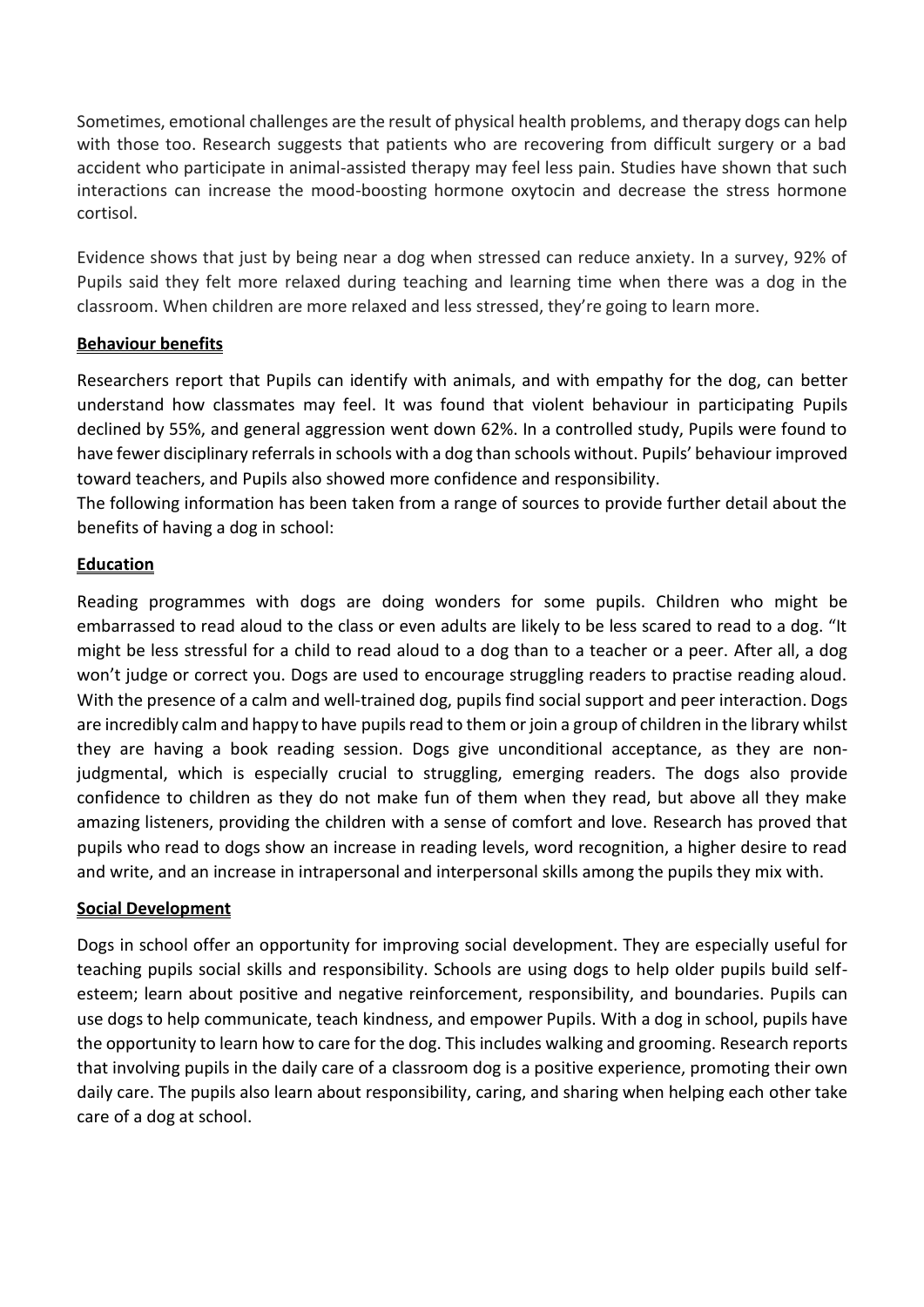## **Pastoral Care**

Therapy Dogs can work with pupils on a one-one basis and will especially help those pupils who have been bullied, abused, going through upsetting/difficult times or even scared/phobic of dogs. The dog will bring much joy and help to all the pupils they meet and are happy to provide plenty of hugs to the pupils they are spending time with. Pupils who struggle with social interaction can find a reassuring friend in a dog.

## **3. Responsibilities**

## **Pupil Responsibilities**

- Pupils whose parents have withdrawn consent are not allowed to attend dog therapy sessions.
- Pupils should be careful to stroke the dog on her body, chest, back and not by her face or top of head.
- Pupils must always wash their hands before and after stroking and handling the dog.
- Pupils must wait until the school dog is sitting or lying down before touching or stroking her
- Pupils are not allowed to approach or disturb the dog whilst she is sleeping or eating.
- Pupils are not allowed to play roughly with the dog.
- Pupils are not allowed to eat during animal assisted therapy sessions.
- Pupils understand that any deliberate violence or threatening behaviour towards the dog will result in a fixed term exclusion.

## **Staff Responsibilities**

- Miss Jackson will know the whereabouts of the dog and which staff are supervising at all times.
- Miss Jackson is responsible for ensuring the training and accreditation of the dog.
- The therapy dog will be kept in Miss Jackson's Office, the Head Teacher's or Deputy Head Teacher's Office or the Business Manager's Office when Miss Jackson is not available or is working with a pupil/in a meeting where the school dog is not required.
- The therapy dog must be kept on a lead when moving around the school.
- Pupils must never be left alone with the dog and there must be appropriate adult supervision at all times.
- Pupils will be reminded of what is appropriate behaviour around the dog before any interaction during a therapy session or visit.
- Staff, visitors and children known to have allergic reactions to dogs must not go near the therapy dog. The Office keeps a list of all pupils and staff with a reported allergy to dogs which is kept in the Therapy dog folder/box.
- **E** If the dog is surrounded by a large number of children, the dog could become nervous and agitated. Therefore, the adult in charge of the dog must ensure that s/he monitors the situation. If the dog is displaying any warning signs such as growling or flattening of her ears, she should be immediately removed from that particular situation or environment by the trained staff member handling her.
- Any dog foul should be cleaned immediately, double bagged and disposed of appropriately by the trained dog handling staff.
- If the dog is ill she will not be allowed into school. Miss Jackson has responsibility for ensuring appropriate alternative care for the dog if the dog is not to be in school on a given day.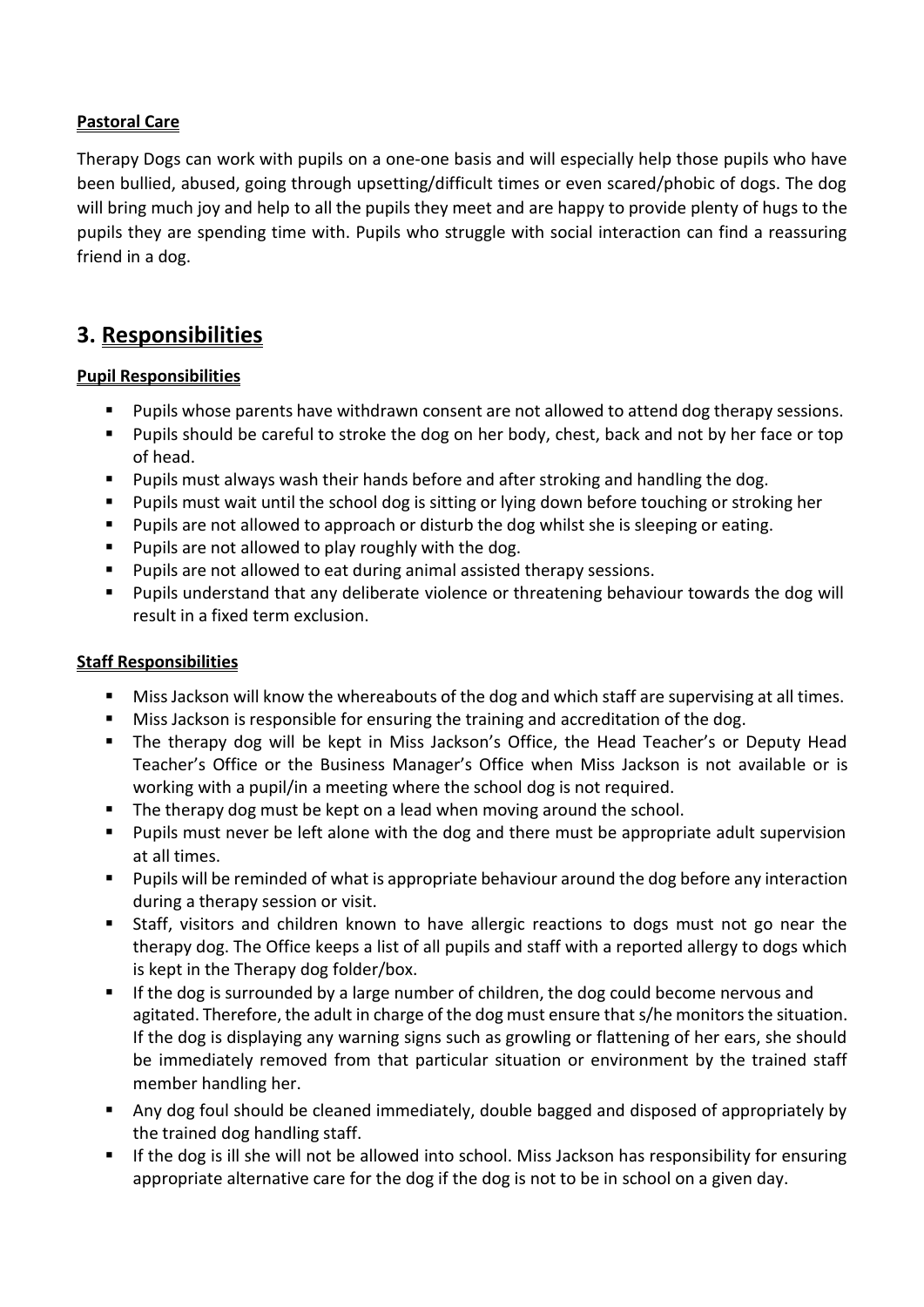■ Miss Jackson will maintain records and collect evidence of impact of the schooldog to better inform research into the benefits of animal assisted therapy.

# **4. Principles**

- The Head Teacher and the Governors have agreed to the presence of a therapy dog at Rushey Mead Primary School.
- Staff, parents and pupils will be informed in writing that a dog will be in school.
- The presence of a school dog will made clear to visitors, via a sign, upon their arrival at the School Office and at the Staff entrance from the car park.
- Parents will need to sign the Animal Assisted Therapy consent form in order for their children to be present during Animal Assisted Therapy.
- Only the school dog is allowed on the premises. No other dogs are permitted a risk assessment has been approved by the Head Teacher and Health and Safety Lead. This will be reviewed annually.
- The dog will be included in the fire evacuation procedure under the supervision of Miss Jackson or other trained staff members.
- The dog is covered by the school's Public Liability Insurance policy and the Business Manager has responsibility for ensuring this remains on the school's policy during the presence of a therapy dog at Rushey Mead Primary School. The dog is also fully insured by the school.
- Only staff trained to handle the dog on school premises will have permission to do so. Whilst training this will be limited to her owner and handler, Miss Jackson and trained members of staff with prior agreement.

# **5. School Dog Frequently Asked Questions (FAQs)**

## **Q Who is the legal owner of the dog and who pays for its costs?**

A The legal owner of the dog will be Miss Jackson. She will bear the costs associated with owning the dog at home; the school budget will support and training costs and insurance. The school's public liability insurance covers a school therapy dog as long as stringent measures are in place including a robust risk assessment, the parental choice of accessing the dog for their child/children, a responsible owner trained alongside the dog and appropriate pet insurance.

## **Q Where is the dog from?**

A The dog is a rescue from Cyprus. Miss Jackson, the school and Underdog International, who facilitated the adoption, discussed the appropriateness of this dog for this role. She was approximately1 year old when adopted by Miss Jackson. The dog is a Labrador mix who has a good temperament, intelligence and a short coat to try and eliminate any fur allergies.

## **Q Has a risk assessment been undertaken?**

A Yes, a full risk assessment has been undertaken and measures put in place to reduce risk. The school has carefully considered having a dog in school and sought advice from many sources, including other schools that successfully have a school dog.

## **Q Who is responsible for training?**

A Miss Jackson will be the legal owner of the dog and as a result, will be responsible for her training,. The school will be funding the dog's training towards becoming the school therapy dog. Appropriate professional therapy dog training will be obtained and the dog will work with a 1:1 trainer with advice from the Pets As Therapy charity, The Dogs Trust, and The Kennel Club.